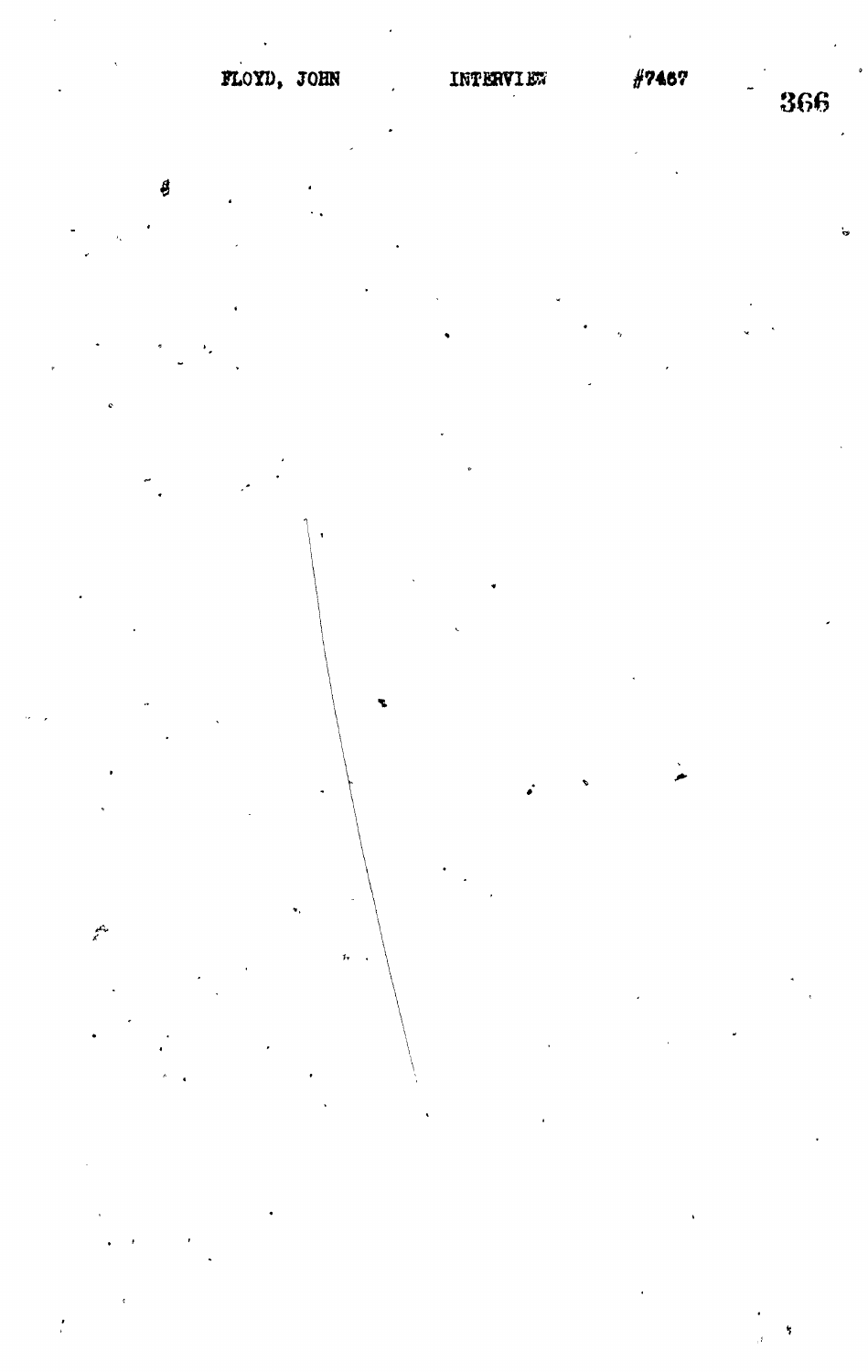| Form $D - (S-149)$ |  |  |  |  |
|--------------------|--|--|--|--|
|--------------------|--|--|--|--|

 $\ddot{\phantom{0}}$ 

| Form $D - (S-1)$ |  |
|------------------|--|
|                  |  |

 $\mathcal{L}_{\text{max}}$  and  $\mathcal{L}_{\text{max}}$ 

|                                                | $\sim$ Form D- $(S-149)$<br>$-11 -$                                                                                                                                |                             |  |  |  |
|------------------------------------------------|--------------------------------------------------------------------------------------------------------------------------------------------------------------------|-----------------------------|--|--|--|
|                                                | LEGEND & STORY FORM<br>WORKS PROGRESS ADMINISTRATION<br>Indian-Pioneer History Project for Oklahoma                                                                | 367<br>7467                 |  |  |  |
|                                                | FLOYD, JOHN<br>INTERVIEW.                                                                                                                                          |                             |  |  |  |
|                                                |                                                                                                                                                                    | $\mathcal{A}^{\mathcal{L}}$ |  |  |  |
| This report made on (dute). September 13, 1937 |                                                                                                                                                                    |                             |  |  |  |
|                                                |                                                                                                                                                                    |                             |  |  |  |
| ı.                                             | This legend was<br>seured from (nume) John Floyd                                                                                                                   |                             |  |  |  |
|                                                | Addréss _________________________Atoka, Oklahoma. General Delivery                                                                                                 |                             |  |  |  |
|                                                | This person it (male or female) thite, Negro, Indian,                                                                                                              |                             |  |  |  |
|                                                | If Indian, give tribe                                                                                                                                              |                             |  |  |  |
| 2.                                             | Origin and history of lagand or story Bridges and roads and mark-                                                                                                  |                             |  |  |  |
|                                                | ings in early days in the Indian Territory.                                                                                                                        |                             |  |  |  |
|                                                |                                                                                                                                                                    |                             |  |  |  |
|                                                |                                                                                                                                                                    |                             |  |  |  |
| 3.                                             | Write out the legend or story as completely as possible. Use blank<br>sheets and attach firmly to this form. Number of sheets<br>attached 2<br><b>State Street</b> |                             |  |  |  |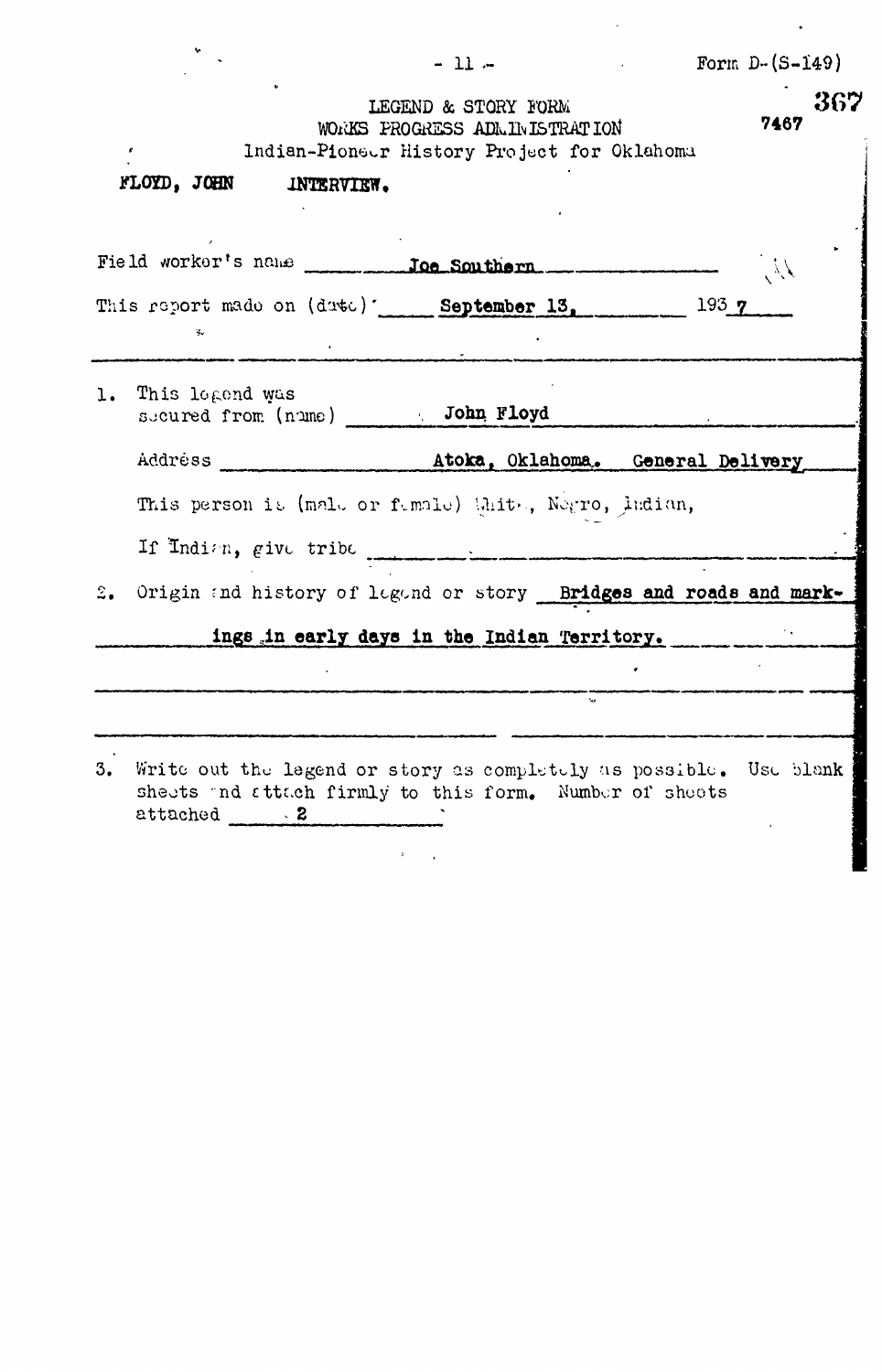## **JfLOTD, JOHN DTTSRVIEW. 7407**

**An Interview with Mr. John Floyd,' Atoka, Oklahoma• By - Joe Southern • Held Worker. September 13, 1937.**

John Floyd was born August 7th, 1857, in Washington **County, Arkansa8/ and moved to what is now Atoka county in** 1871. He settled on what is known as a nearer route and **wagon road'from Bonham, Texas, to jrort Smith, Arkansas, This route was nearer if one cane by old Boggy Depot and Atoka and the course taken was north from Bonham, Texas, to Armstrong Academy. School, then to Choc taw District Court grounds in the northwest corner of choctaw County then north to the mouth of HcQee Creek in Atoka County where there was a ferry boat on Muddy Boggy River, this boat was owned and operated by Green Wesley, a Choc taw. This boat and the road were built in 1857 by the choctaw Indians that lXved along this route for their own convenience and a shorter route to irort Smith.**

**This road ran from the ferry north and east in Atoka county on the divide between McGee and Buck Creeks, crossing Buck Creek just south of where Daisy is now lo**cated; there it intersected with the road that was known as the Boggy Depct - Atoka - fushkahoma road. The mark-

368